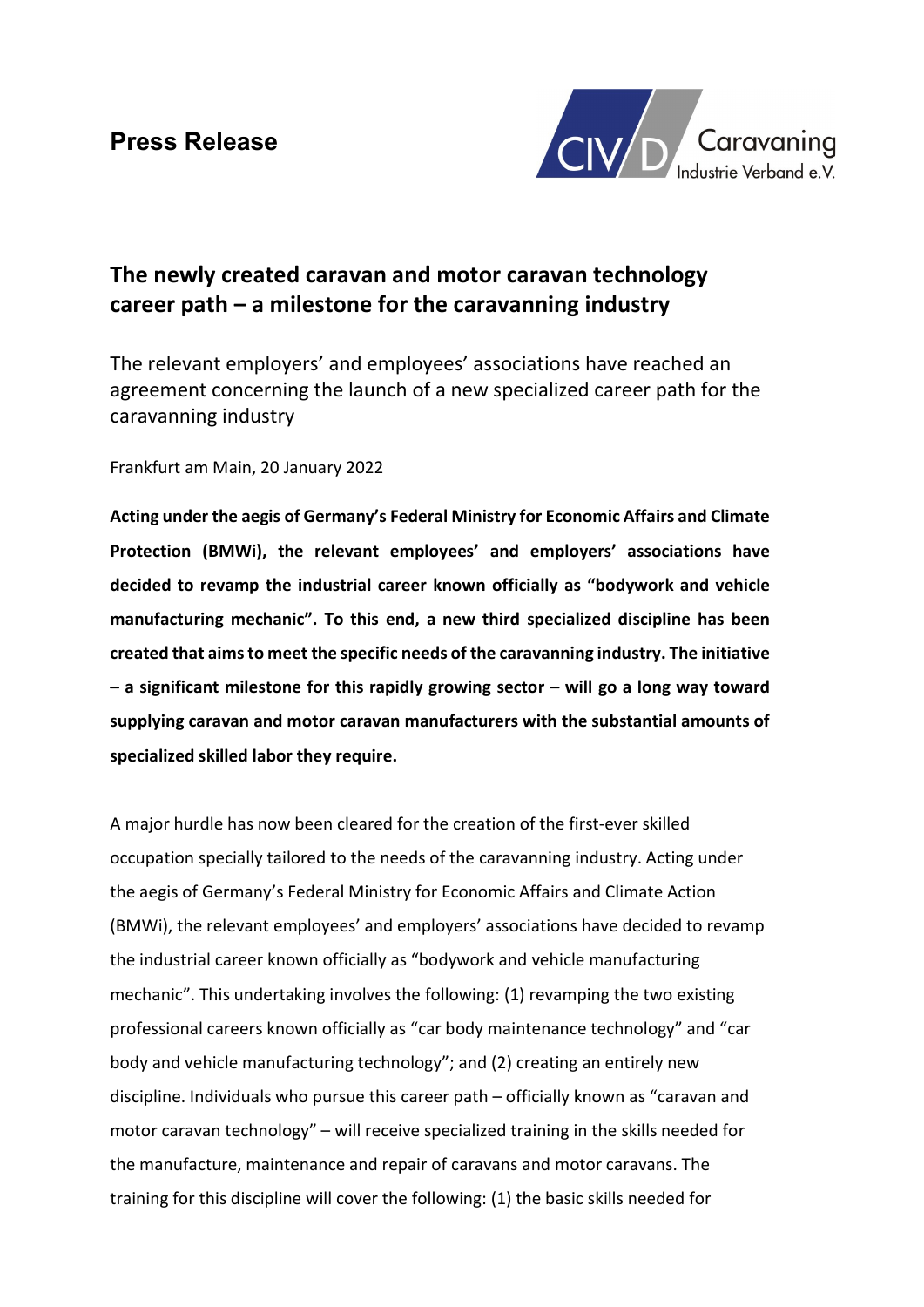workers who are involved in the production of caravans and motor caravans; (2) the skillset needed for retrofitting caravans and motor caravans; (3) the skillset needed for the maintenance of electrical, electronic, hydraulic and pneumatic systems in caravans and motor caravans.

The training syllabus for this new career path also includes the skillset needed for equipping and maintaining supply and disposal facilities in caravans and motor caravans, as well as for damage assessment and repair.

### Co-operation with the German trade association ZKF: training program starts in 2023

This new undertaking represents a major milestone for the caravanning industry and its trade association Caravaning Industrie Verband (CIVD), in that the latter will for the first time be directly involved in training for the new career path. Over the next two years, CIVD will be working with the German chassis and vehicle technology trade association known as Zentralverband Karosserie- und Fahrzeugtechnik (ZKF) on the elaboration of the curriculum for the relevant training programs. Although certain committees and ministries still remain to be consulted, the key facts and figures for the new career path's training program are as follows:

- Training period: 3.5 years
- This period will consist of six-month training periods with two separate exams a journeyman's and a final examination, the latter covering only the material of the second part of the of the training program.
- Examination type: extended journeyman and final examination

The career path will have a dual statutory basis, given that it is intended for trainees who intend to work in the skilled trades, as well as those who seek employment in the manufacturing sector. In the first year of the training program, trainees will jointly receive instruction in all vehicle related technologies and skillsets, before branching off into specializations. If all goes according to plan, the first trainees will have the opportunity to begin their specialized caravanning industry training in 2023. Thomas Aukamm, Executive Director of the ZKF, strongly believes that "together, we will be even better positioned in the coming years and will thus have greater appeal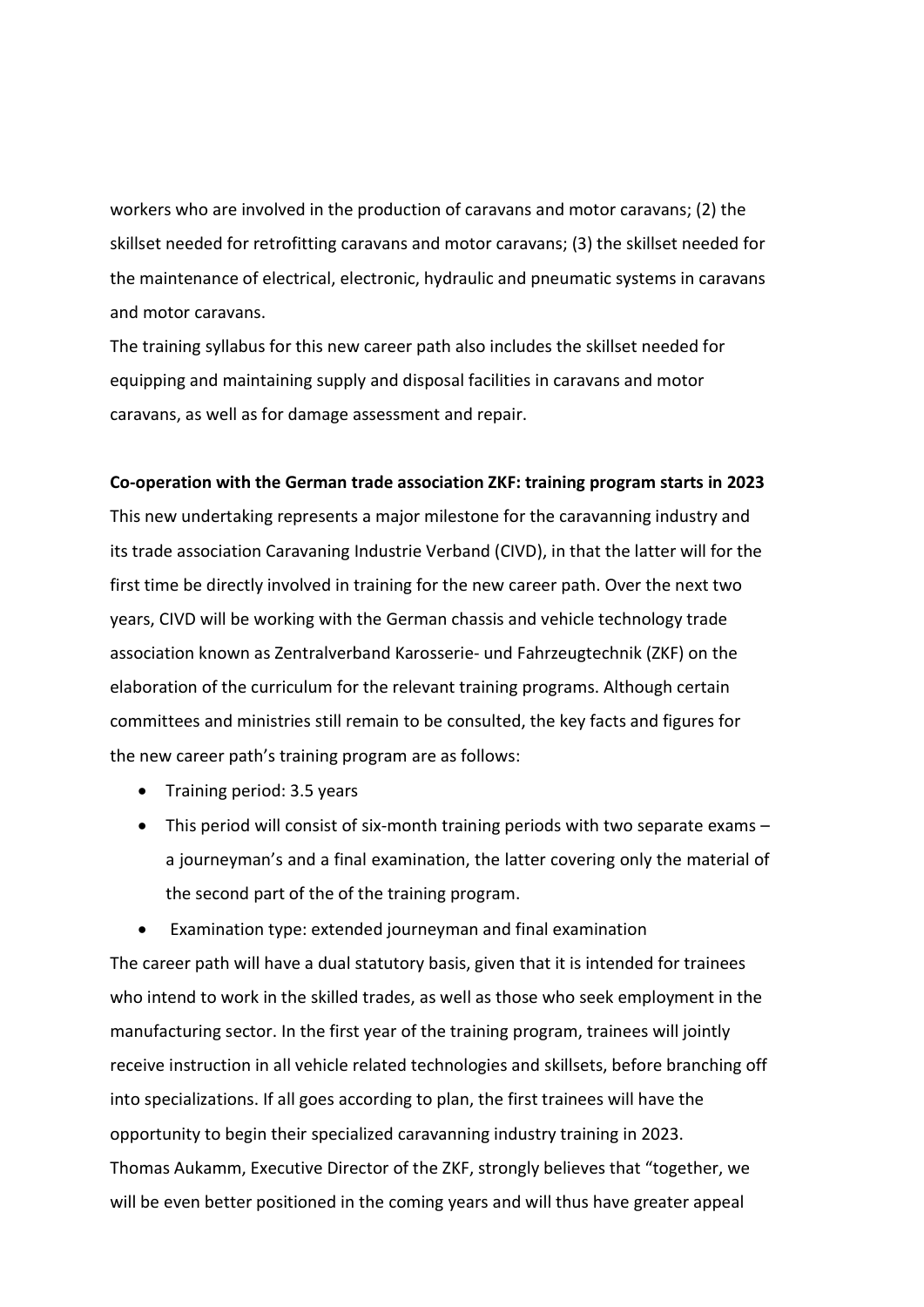for younger people." "In collaboration with CIVD, we have created a fascinating new specialized career path that will enable the occupational training sector to meet the growing demand and increased need for qualified personnel in the caravanning industry. Adding a third, specialized profession for caravan and motor caravan technology is bound to increase the appeal of this line of work, and will also create synergy between many skilled trades and the concept of mobility," Mr. Aukamm noted.

# Increased sales of new caravans and motor caravans – and a concomitant need for skilled labor

Sales of new caravans and motor caravans have been reaching new peaks for a number of years now. A total of 1.4 million caravans and motor caravans are currently in use in Germany, an increase of more than 30 percent in only five years. Correspondingly, the need for skilled labor at production plants and in garages and dealerships is on the rise as well. In many respects, caravans and motor caravans differ from other road vehicles such as passenger cars. Caravan and motor caravan production entails new, and a greater number of constellations of materials, for which advanced technologies and new joining processes are increasingly coming into use. Moreover, the growing number of driver assistance systems being installed in caravans and motor caravans requires precise adjustment and documentation, and the networking of vehicle systems is also playing an increasingly important role. Added to all this is the fact that the applicable legal regulations and standards change continually when it comes, for example, to working on hybrid, electric, high-voltage and hydrogen vehicles, or to joining and handling vehicle parts. "In the interest of keeping in step with the specialized requirements of our industry, for some years now we have been working toward creating specialized career paths that will meet these needs," notes CIVD managing director Daniel Onggowinarso. "And so we are pleased to have taken an important step toward reaching this goal. We're grateful to ZKF, our partner in this endeavor, and all the other parties that supported us in reaching this